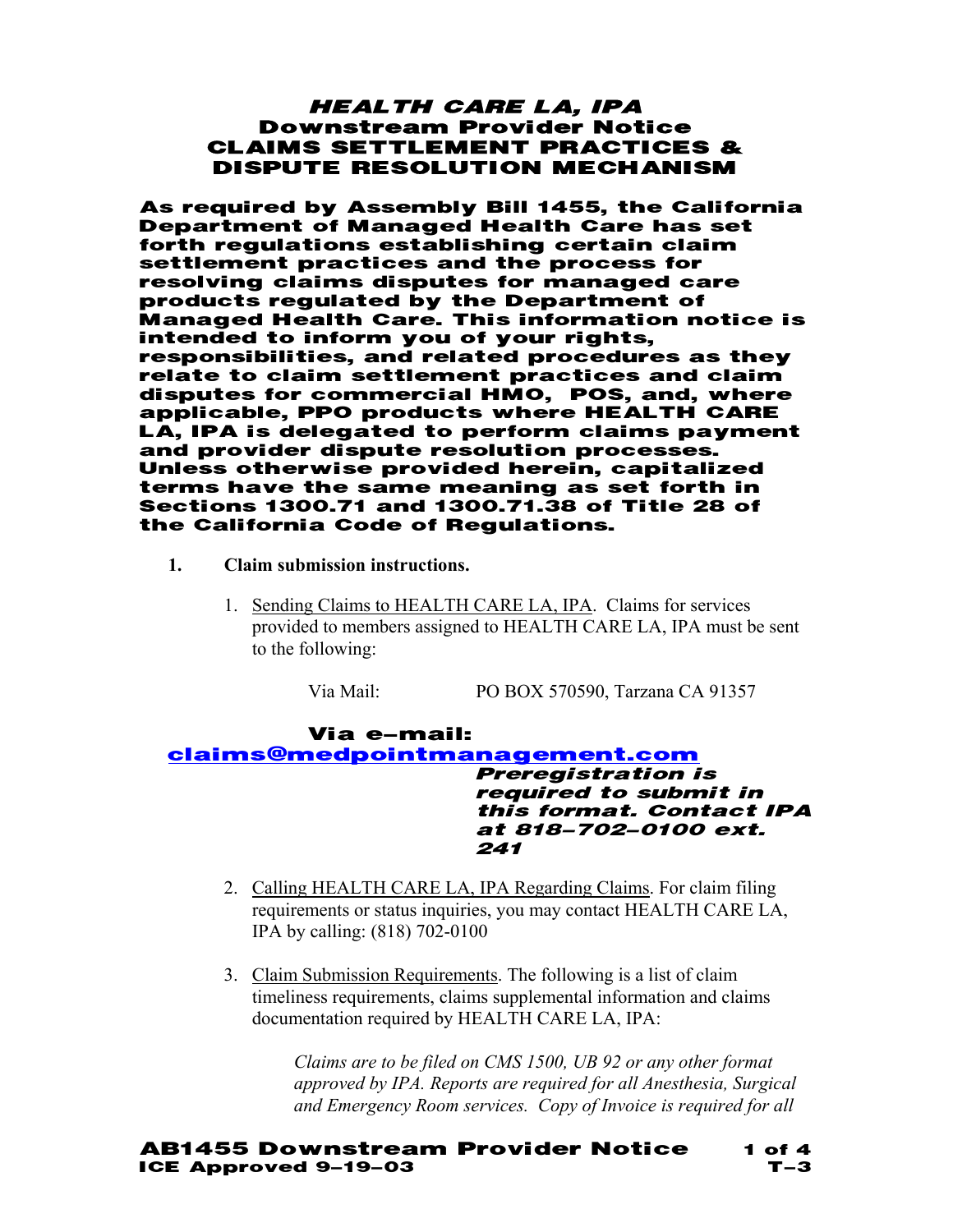*injectables, immunizations, medications or supplies billed under a Miscellaneous CPT Code.* 

4. Claim Receipt Verification. For verification of claim receipt by HEALTH CARE LA, IPA, please contact us:

> *Via Phone: (818) 702-0100 Website: Access through MPM Web (preregistration required; to be set up, contact IS Department at 818-702-0100 ext. 241.*

### **2. Dispute Resolution Process for Contracted Providers**

- 1. Definition of Contracted Provider Dispute. A contracted provider dispute is a provider's written notice to HEALTH CARE LA, IPA and/or the member's applicable health plan challenging, appealing or requesting reconsideration of a claim (or a bundled group of substantially similar multiple claims that are individually numbered) that has been denied, adjusted or contested or seeking resolution of a billing determination or other contract dispute (or bundled group of substantially similar multiple billing or other contractual disputes that are individually numbered) or disputing a request for reimbursement of an overpayment of a claim. Each contracted provider dispute must contain, at a minimum the following information: provider's name; provider's identification number, provider's contact information, and:
	- 1.If the contracted provider dispute concerns a claim or a request for reimbursement of an overpayment of a claim from HEALTH CARE LA, IPA to a contracted provider the following must be provided: a clear identification of the disputed item, the Date of Service and a clear explanation of the basis upon which the provider believes the payment amount, request for additional information, request for reimbursement for the overpayment of a claim, contest, denial, adjustment or other action is incorrect;
	- 2.If the contracted provider dispute is not about a claim, a clear explanation of the issue and the provider's position on such issue; and
	- iii. If the contracted provider dispute involves an enrollee or group of enrollees, the name and identification number(s) of the enrollee or enrollees, a clear explanation of the disputed item, including the Date of Service and provider's position on the dispute, and an enrollee's written authorization for provider to represent said enrollees.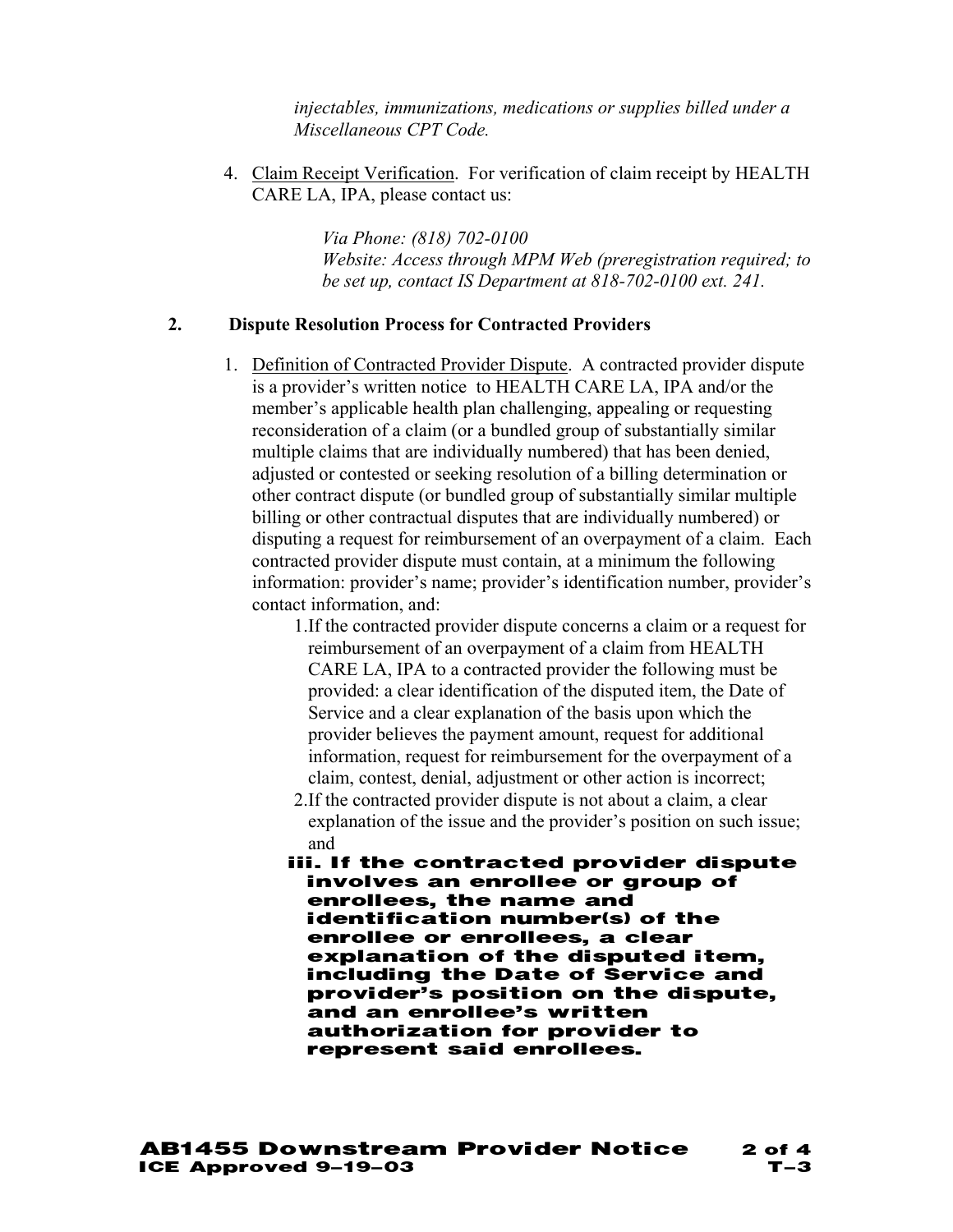2. Sending a Contracted Provider Dispute to HEALTH CARE LA, IPA. Contracted provider disputes submitted to HEALTH CARE LA, IPA must include the information listed in Section II.A., above, for each contracted provider dispute. All contracted provider disputes must be sent to the attention of Claims Appeals at the following:

Via Mail: PO Box 570590, Tarzana, CA 91357

#### Via e-mail: claims@medpointmanagement.com preregistration is required to submit in this format. Contact IPA at 818-702-0100 ext. 241

- 3. Time Period for Submission of Provider Disputes.
	- (1) Contracted provider disputes must be received by HEALTH CARE LA, IPA within 365 days from provider's action that led to the dispute (or the most recent action if there are multiple actions) that led to the dispute, or
	- (2) In the case of inaction, contracted provider disputes must be received by HEALTH CARE LA, IPA within 365 days after the provider's time for contesting or denying a claim (or most recent claim if there are multiple claims) has expired.
	- (iii) Contracted provider disputes that do not include all required information as set forth above in Section II.A. may be returned to the submitter for completion. An amended contracted provider dispute which includes the missing information may be submitted to HEALTH CARE LA, IPA within thirty (30) working days of your receipt of a returned contracted provider dispute.
- 4. Acknowledgment of Contracted Provider Disputes. HEALTH CARE LA, IPA will acknowledge receipt of all contracted provider disputes as follows: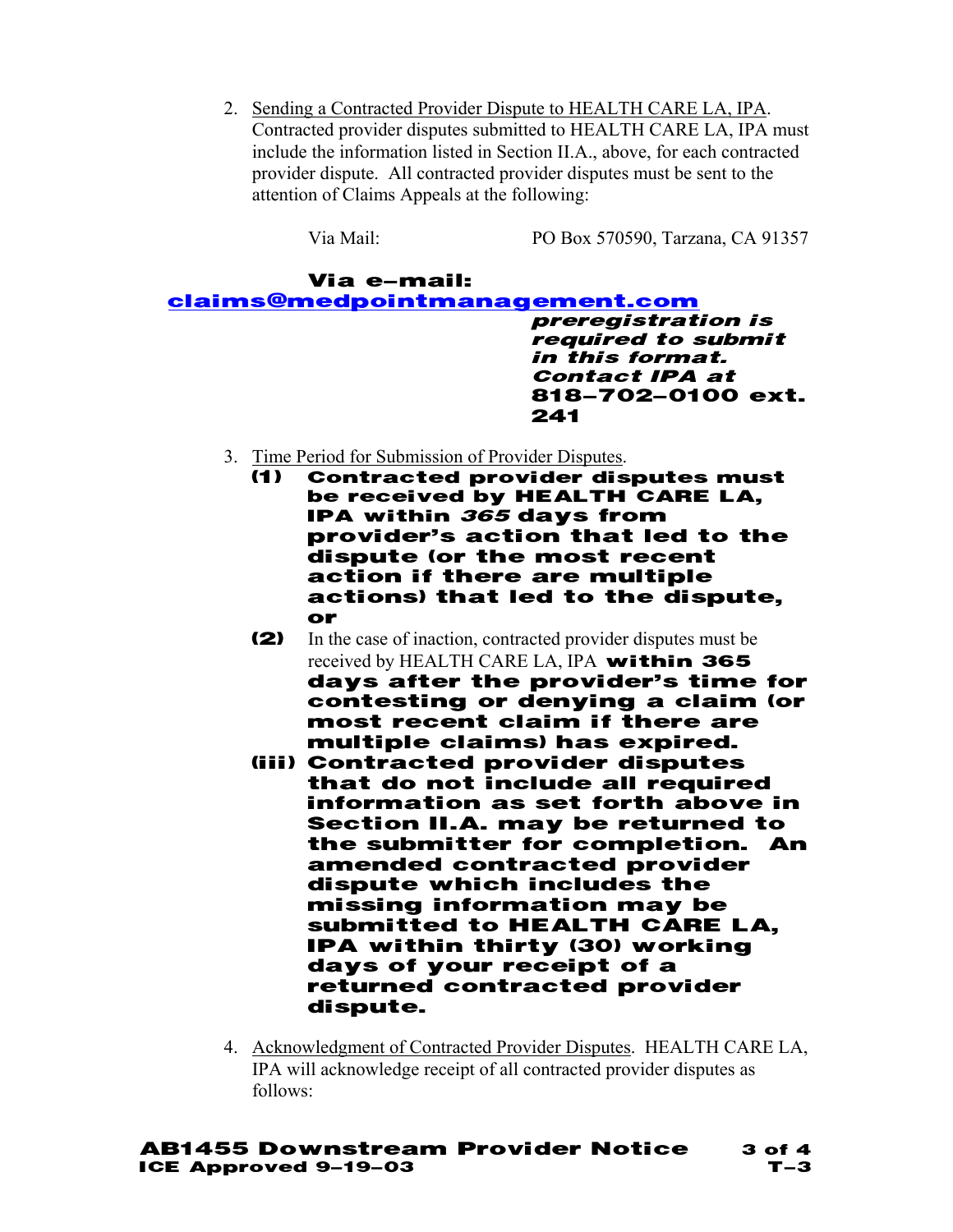- 1.Electronic contracted provider disputes will be acknowledged by HEALTH CARE LA, IPA within two (2) Working Days of the Date of Receipt by HEALTH CARE LA, IPA.
- 2.Paper contracted provider disputes will be acknowledged by HEALTH CARE LA, IPA within fifteen (15) Working Days of the Date of Receipt by HEALTH CARE LA, IPA.
- 5. Contact HEALTH CARE LA, IPA Regarding Contracted Provider Disputes. All inquiries regarding the status of a contracted provider dispute or about filing a contracted provider dispute must be directed to HEALTH CARE LA, IPA at: (818) 702-0100.
- 6. Instructions for Filing Substantially Similar Contracted Provider Disputes. Substantially similar multiple claims, billing or contractual disputes, may be filed in batches as a single dispute, provided that such disputes are submitted in the following format:
	- 1. Sort provider disputes by similar issue
	- 2. Provide cover sheet for each batch
	- iii. Number each cover sheet
	- iv. Provide a cover letter for the entire submission describing each provider dispute with references to the numbered coversheets
- 7. Time Period for Resolution and Written Determination of Contracted Provider Dispute. HEALTH CARE LA, IPA will issue a written determination stating the pertinent facts and explaining the reasons for its determination within forty-five (45) Working Days after the Date of Receipt of the contracted provider dispute or the amended contracted provider dispute.
- 8. Past Due Payments. If the contracted provider dispute or amended contracted provider dispute involves a claim and is determined in whole or in part in favor of the provider, HEALTH CARE LA, IPA will pay any outstanding monies determined to be due, and all interest and penalties required by law or regulation, within five (5) Working Days of the issuance of the written determination.

# **3.Dispute Resolution Process for Non-Contracted Providers**

1. Definition of Non-Contracted Provider Dispute. A non-contracted provider dispute is a non-contracted provider's written notice to HEALTH CARE LA, IPA challenging, appealing or requesting reconsideration of a claim (or a bundled group of substantially similar claims that are individually numbered) that has been denied, adjusted or contested or disputing a request for reimbursement of an overpayment of a claim. Each non-contracted provider dispute must contain, at a minimum, the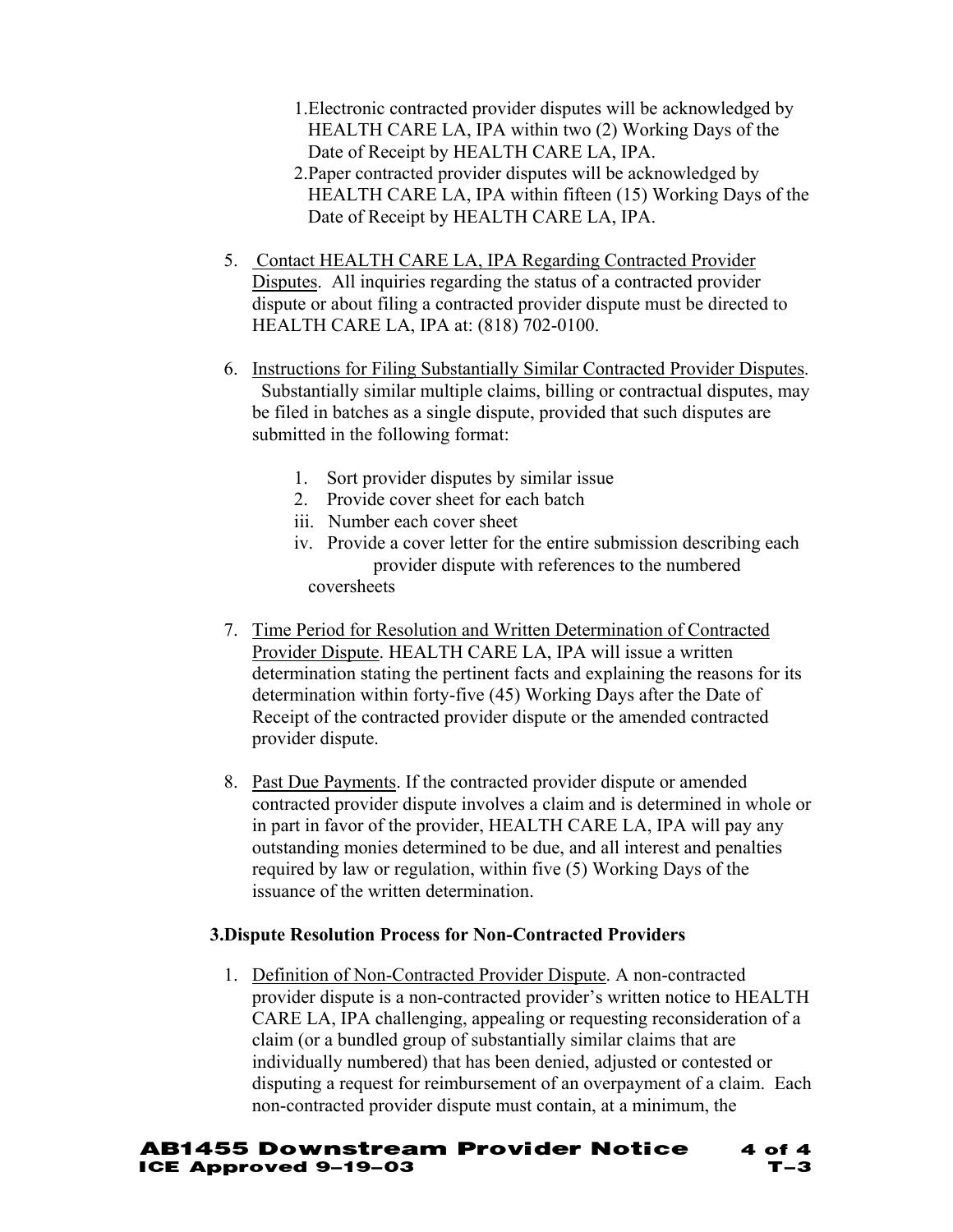following information: the provider's name, the provider's identification number, contact information, and:

- i. If the non-contracted provider dispute concerns a claim or a request for reimbursement of an overpayment of a claim from HEALTH CARE LA, IPA to provider the following must be provided: a clear identification of the disputed item, the Date of Service and a clear explanation of the basis upon which the provider believes the payment amount, request for additional information, contest, denial, request for reimbursement for the overpayment of a claim, or other action is incorrect;
- ii. If the non-contracted provider dispute involves an enrollee or group of enrollees, the name and identification number(s) of the enrollee or enrollees, a clear explanation of the disputed item, including the Date of Service, provider's position on the dispute, and an enrollee's written authorization for provider to represent said enrollees.
- 2. Dispute Resolution Process. The dispute resolution process for noncontracted Providers is the same as the process for contracted Providers as set forth in sections II.B., II.C., II.D., II.E., II.F., II.G., and II.H. above.

# IV. **Claim Overpayments**

- 1. Notice of Overpayment of a Claim. If HEALTH CARE LA, IPA determines that it has overpaid a claim, HEALTH CARE LA, IPA will notify the provider in writing through a separate notice clearly identifying the claim, the name of the patient, the Date of Service(s) and a clear explanation of the basis upon which HEALTH CARE LA, IPA believes the amount paid on the claim was in excess of the amount due, including interest and penalties on the claim.
- B. Contested Notice. If the provider contests HEALTH CARE LA, IPA's notice of overpayment of a claim, the provider, within 30 Working Days of the receipt of the notice of overpayment of a claim, must send written notice to HEALTH CARE LA, IPA stating the basis upon which the provider believes that the claim was not overpaid. HEALTH CARE LA, IPA will process the contested notice in accordance with HEALTH CARE LA, IPA's contracted provider dispute resolution process described in Section II above.
- C. No Contest. If the provider does not contest HEALTH CARE LA, IPA's notice of overpayment of a claim, the provider must reimburse HEALTH CARE LA, IPA within thirty (30) Working Days of the provider's receipt of the notice of overpayment of a claim.
- D. Offsets to payments. HEALTH CARE LA, IPA may only offset an uncontested notice of overpayment of a claim against provider's current claim submission when; (i) the provider fails to reimburse HEALTH